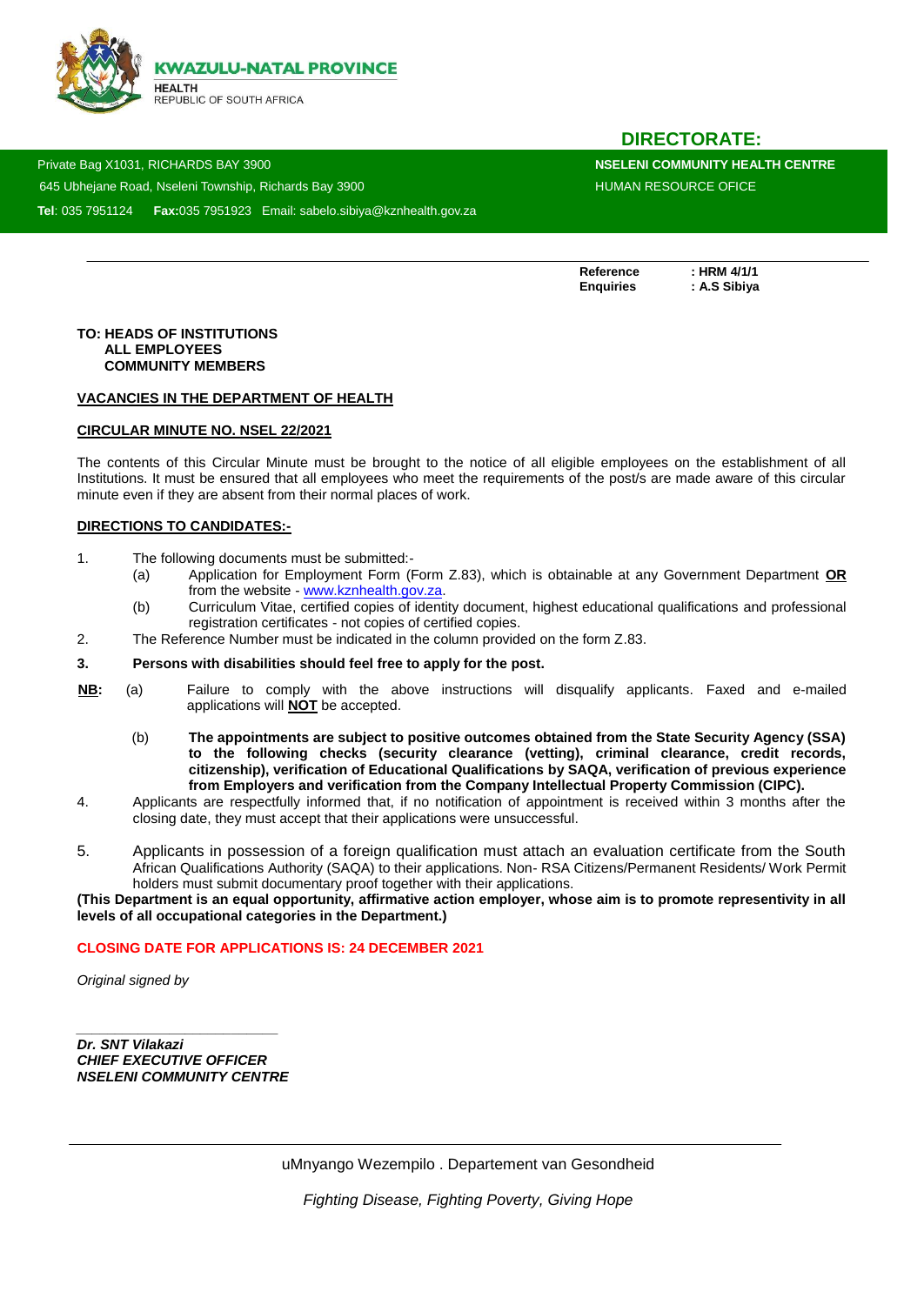# **CIRCULAR MINUTE No. NSEL 22/2021**

| <b>POST</b>           |           | CLINICAL NURSE PRACTITIONER-GR1 OR 2                                                                                                  |
|-----------------------|-----------|---------------------------------------------------------------------------------------------------------------------------------------|
| <b>NO. OF POSTS</b>   | ÷         | ONE (01)                                                                                                                              |
| <b>INSTITUTION</b>    | the c     | <b>NSELENI CHC</b>                                                                                                                    |
| <b>CENTRE</b>         | ÷.        | NTAMBANANA CLINIC                                                                                                                     |
| <b>COMPONENT</b>      |           | <b>NURSING</b>                                                                                                                        |
| <b>REFERENCE</b>      |           | NSELG2/2021                                                                                                                           |
| <b>NOTCH</b>          | ÷         | R388 974.00 (GRADE 1) Per Annum<br>R478 404.00 (GRADE 2) Per Annum                                                                    |
| <b>OTHER BENEFITS</b> | $\sim$ 1. | 13 <sup>th</sup> Cheque, Medical Aid - Optional, Home Owner's<br>Allowance – to meet prescribed requirements plus 8% Rural Allowance. |

# **MINIMUM REQUIREMENTS: GRADE 1**

- Senior Certificate /Grade 12
- Diploma/B Degree in General Nursing and Midwifery or equivalent qualification that allows registration with the SANC as a Professional Nurse
- One (1) year Post-Basic qualification in Clinical Nursing Science, Health Assessment, Treatment and Care accredited with the SANC
- Proof of current registration with SANC 2021 as General Nurse, Midwife and Primary Health Care Nurse
- Proof of current SANC receipt (2021)
- A minimum of four (4) years appropriate/recognizable experience in nursing after registration as Professional Nurse with the SANC
- **Proof of work experience/certificate of service endorsed by your Human Resource Department**

### **MINIMUM REQUIREMENTS: GRADE 2**

- Senior certificate / Grade 12
- Diploma/B Degree in General Nursing and Midwifery plus post basic qualification in Clinical Nursing Science, Health Treatment and Care (PHC)
- Registration with SANC as a Professional Nurse with Midwifery and Primary Health Care Nurse
- Proof of current registration with SANC as General Nurse, Midwifery and Primary Health Care
- A minimum of 14 years appropriate/recognizable nursing experience after registration as General Nurse with the SANC.
- At least 10 years of the period referred to above must be appropriate/recognizable experience after obtaining the 1 year post-basic qualification in Primary Health Care.
- Proof of work experience/certificate of service endorsed by your Human Resource Department
- Valid driver's licence

### **RECOMMENDATION**

**•** Computer literacy

### **KNOWLEDGE, SKILLS, TRAINING AND COMPETENCIES REQUIRED**

- Relevant Legal framework such as Nursing Acts, Mental Act, OH&S Act, Batho Pele and Patient's Rights Charter, Labour Relations Act, grievance procedures etc.
- Leadership, organizational, decision making and problem solving, conflicts handling and counseling skills
- Good insight of procedures and policies pertaining to nursing care.
- Sound understanding of legislations and related ethical nursing practices within a primary health care environment